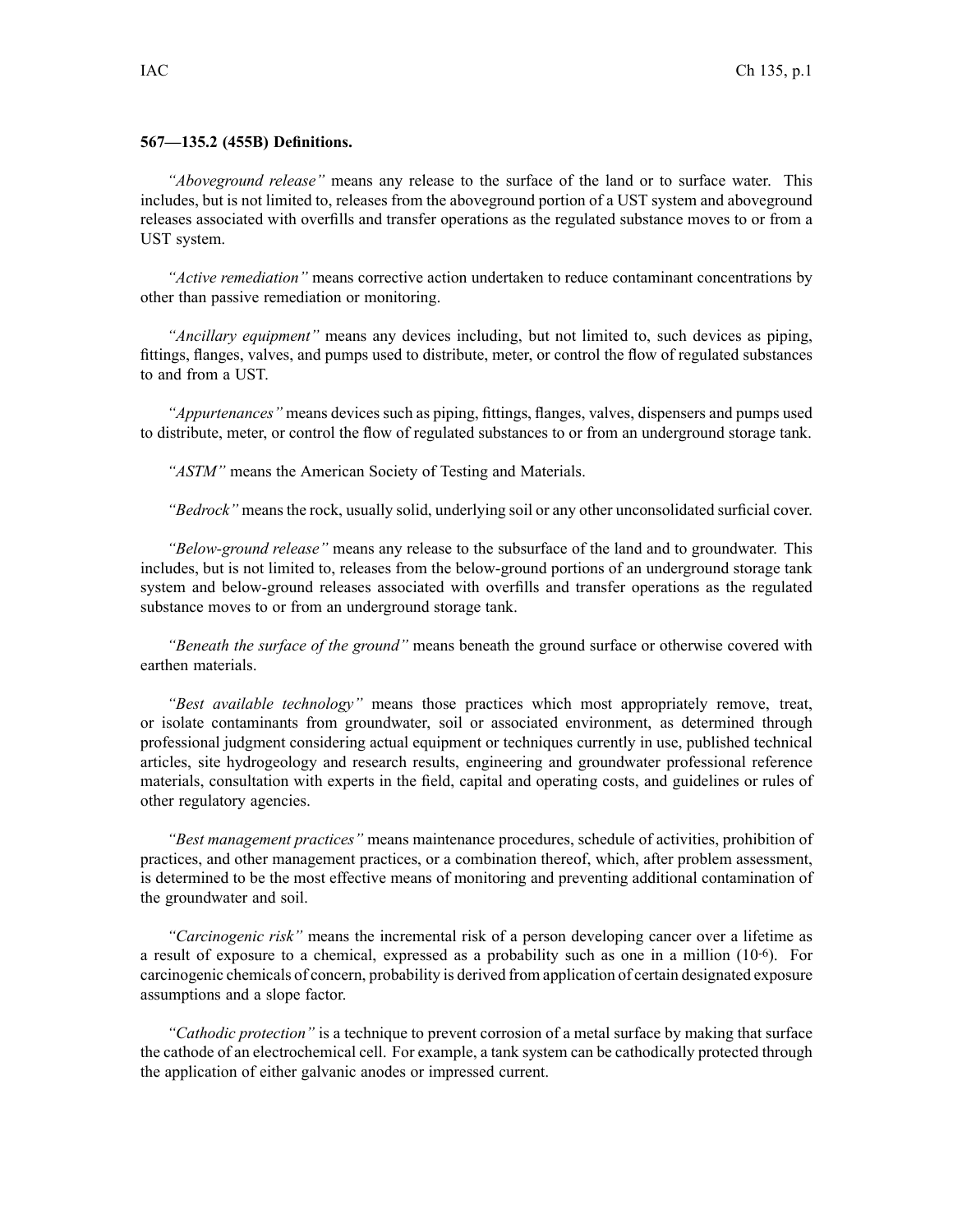*"CERCLA"* means the Comprehensive Environmental Response, Compensation, and Liability Act of 1980.

*"Certified groundwater professional"* means <sup>a</sup> person certified pursuan<sup>t</sup> to 1995 Iowa Code section 455G.18 and 567—Chapter 134.

*"Change-in-service"* means changing the use of <sup>a</sup> tank system from <sup>a</sup> regulated to <sup>a</sup> nonregulated use.

*"Chemicals of concern"* means the compounds derived from petroleum-regulated substances which are subject to evaluation for purposes of applying risk-based corrective action decision making. These compounds are benzene, ethylbenzene, toluene, and xylenes (BTEX) and naphthalene, benzo(a)pyrene, benz(a)anthracene, and chrysene. (NOTE: Measurement of these last four constituents may be done by <sup>a</sup> conversion method from total extractable hydrocarbons, see subrule 135.8(3).)

*"Class A operator"* means <sup>a</sup> person responsible for managing resources and personnel to achieve and maintain compliance with regulatory requirements under this chapter. Thisincludes ensuring appropriate individuals are trained in the proper operation and maintenance of the underground storage tank system, the maintenance of all required records, the procedures for response to emergencies caused by releases or spills, and assuring financial responsibility and documentation to the department or its representatives as required.

*"Class B operator"* means <sup>a</sup> person who implements applicable underground storage tank regulatory requirements and standards. This includes implementing the day-to-day aspects of operating, maintaining, and record keeping for underground storage tanks at one or more facilities. A Class B operator typically monitors, maintains and ensures that release detection methods, record-keeping, and reporting requirements are met; release prevention equipment, record-keeping, and reporting requirements are met; all relevant equipment complies with performance standards; and appropriate individuals are trained to properly respond to emergencies caused by releases and spills.

*"Class C operator"* means an on-site employee who typically controls or monitors the dispensing or sale of regulated substances and who is the first line of response to events indicating emergency conditions.

*"Compatible"* means the ability of two or more substances to maintain their respective physical and chemical properties upon contact with one another for the design life of the tank system under conditions likely to be encountered in the UST.

*"Conduit"* means underground structures which act as pathways and receptors for chemicals of concern, including but not limited to gravity drain lines and sanitary or storm sewers.

*"Connected piping"* means all underground piping including valves, elbows, joints, flanges, and flexible connectors attached to <sup>a</sup> tank system through which regulated substances flow. For the purpose of determining how much piping is connected to any individual UST system, the piping that joins two UST systems should be allocated equally between them.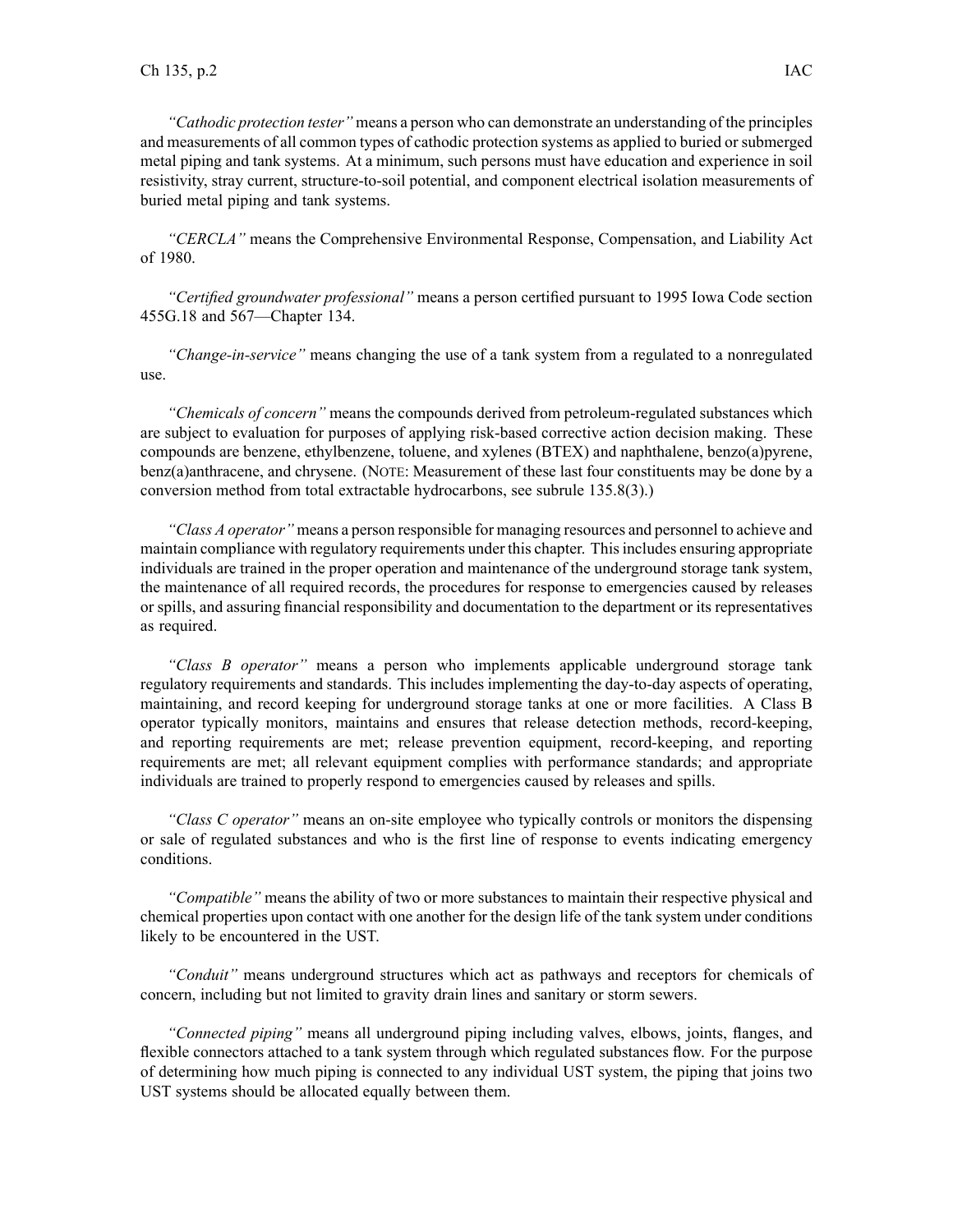*"Consumptive use"* with respec<sup>t</sup> to heating oil means consumed on the premises.

*"Corrective action"* means an action taken to reduce, minimize, eliminate, clean up, control or monitor <sup>a</sup> release to protect the public health and safety or the environment. Corrective action includes, but is not limited to, excavation of an underground storage tank for the purpose of repairing <sup>a</sup> leak or removal of <sup>a</sup> tank, removal of contaminated soil, disposal or processing of contaminated soil, cleansing of groundwaters orsurface waters, natural biodegradation, institutional controls, technological controls and site managemen<sup>t</sup> practices. Corrective action does not include replacement of an underground storage tank. Corrective action specifically excludes third-party liability.

*"Corrective action meeting process"* means <sup>a</sup> series of meetings organized by department staff with owners or operators and other interested parties such as certified groundwater professionals, funding source representatives, and affected property owners. The purpose of the meeting process is to develop and agree on <sup>a</sup> corrective action plan and the terms for implementation of the plan.

*"Corrective action plan"* means <sup>a</sup> plan which specifies the corrective action to be undertaken by the owner or operator in order to comply with requirements in this chapter and which is incorporated into <sup>a</sup> memorandum of agreemen<sup>t</sup> or other written agreemen<sup>t</sup> between the department and the owner or operator. The plan may include but is not limited to provisions for additional site assessment, site monitoring, Tier 2 revisions, Tier 3 assessment, excavation, and other soil and groundwater remedial action.

*"Corrosion expert"* means <sup>a</sup> person who, by reason of thorough knowledge of the physical sciences and the principles of engineering and mathematics acquired by <sup>a</sup> professional education and related practical experience, is qualified to engage in the practice of corrosion control on buried or submerged metal piping systems and metal tanks. Such <sup>a</sup> person must be accredited or certified as being qualified by the National Association of Corrosion Engineers or be <sup>a</sup> registered professional engineer who has certification or licensing that includes education and experience in corrosion control of buried or submerged metal piping systems and metal tanks.

*"Department"* means Iowa department of natural resources.

*"Dielectric material"* means <sup>a</sup> material that does not conduct direct electrical current. Dielectric coatings are used to electrically isolate UST systems from the surrounding soils. Dielectric bushings are used to electrically isolate portions of the UST systems (e.g., tank from piping).

*"Dispenser"* means equipment that is used to transfer <sup>a</sup> regulated substance from underground piping through <sup>a</sup> rigid or flexible hose or piping located aboveground to <sup>a</sup> point of use outside the underground storage tank system, such as <sup>a</sup> motor vehicle.

*"Drinking water well"* means any groundwater well used as <sup>a</sup> source for drinking water by humans and groundwater wells used primarily for the final production of food or medicine for human consumption in facilities routinely characterized with the Standard Industrial Codes (SIC) group 283 for drugs and 20 for foods.

*"Electrical equipment"* means underground equipment that contains dielectric fluid that is necessary for the operation of equipment such as transformers and buried electrical cable.

*"Enclosed space"* means space which can act as <sup>a</sup> receptor or pathway capable of creating <sup>a</sup> risk of explosion or inhalation hazard to humans and includes "explosive receptors" and "confined spaces." Explosive receptors means those receptors designated in these rules which are evaluated for explosive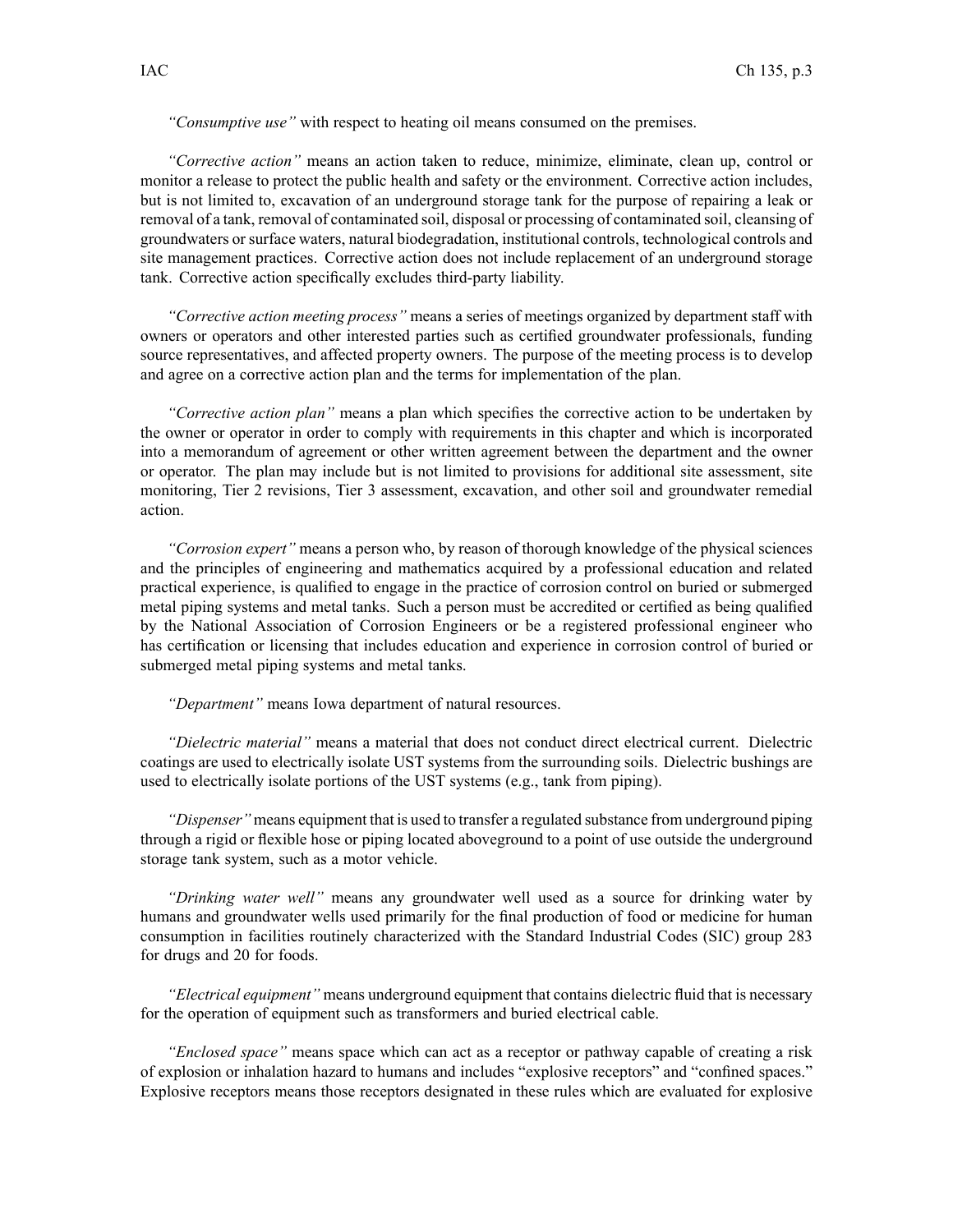risk. Confined spaces means those receptors designated in these rules for evaluation of vapor inhalation risks.

*"Excavation zone"* means the volume containing the tank system and backfill material bounded by the ground surface, walls, and floor of the pit and trenches into which the UST system is placed at the time of installation.

*"Existing tank system"* means <sup>a</sup> tank system used to contain an accumulation of regulated substances or for which installation has commenced on or before January 14, 1987. Installation is considered to have commenced if:

The owner or operator has obtained all federal, state, and local approvals or permits necessary to begin physical construction of the site or installation of the tank system; and if,

1. Either <sup>a</sup> continuous on-site physical construction or installation program has begun; or,

2. The owner or operator has entered into contractual obligations, which cannot be canceled or modified without substantial loss, for physical construction at the site or installation of the tank system to be completed within <sup>a</sup> reasonable time.

*"Farm tank"* is <sup>a</sup> tank located on <sup>a</sup> tract of land devoted to the production of crops or raising animals, including fish, and associated residences and improvements. A farm tank must be located on the farm property. "Farm" includes fish hatcheries, rangeland and nurseries with growing operations.

*"Flow-through process tank"* is <sup>a</sup> tank that forms an integral par<sup>t</sup> of <sup>a</sup> production process through which there is a steady, variable, recurring, or intermittent flow of materials during the operation of the process. Flow-through process tanks do not include tanks used for the storage of materials prior to their introduction into the production process or for the storage of finished products or by-products from the production process.

*"Free product"* refers to <sup>a</sup> regulated substance that is presen<sup>t</sup> as <sup>a</sup> nonaqueous phase liquid (e.g., liquid not dissolved in water).

*"Gathering lines"* means any pipeline, equipment, facility, or building used in the transportation of oil or gas during oil or gas production or gathering operations.

*"Groundwater ingestion pathway"* means <sup>a</sup> pathway through groundwater by which chemicals of concern may result in exposure to <sup>a</sup> human receptor as specified in rules applicable to Tier 1, Tier 2 and Tier 3.

*"Groundwater plume"* means the extent of groundwater impacted by the release of chemicals of concern.

*"Groundwater to plastic water line pathway"* means <sup>a</sup> pathway through groundwater which leads to <sup>a</sup> plastic water line.

*"Groundwater vapor to enclosed space pathway"* means <sup>a</sup> pathway through groundwater by which vapors from chemicals of concern may lead to <sup>a</sup> receptor creating an inhalation or explosive risk hazard.

*"Hazardous substance UST system"* means an underground storage tank system that contains <sup>a</sup> hazardous substance defined in Section 101(14) of the Comprehensive Environmental Response, Compensation and Liability Act of 1980 (but not including any substance regulated as <sup>a</sup> hazardous waste under subtitle C) or any mixture of such substances and petroleum, and which is not <sup>a</sup> petroleum UST system.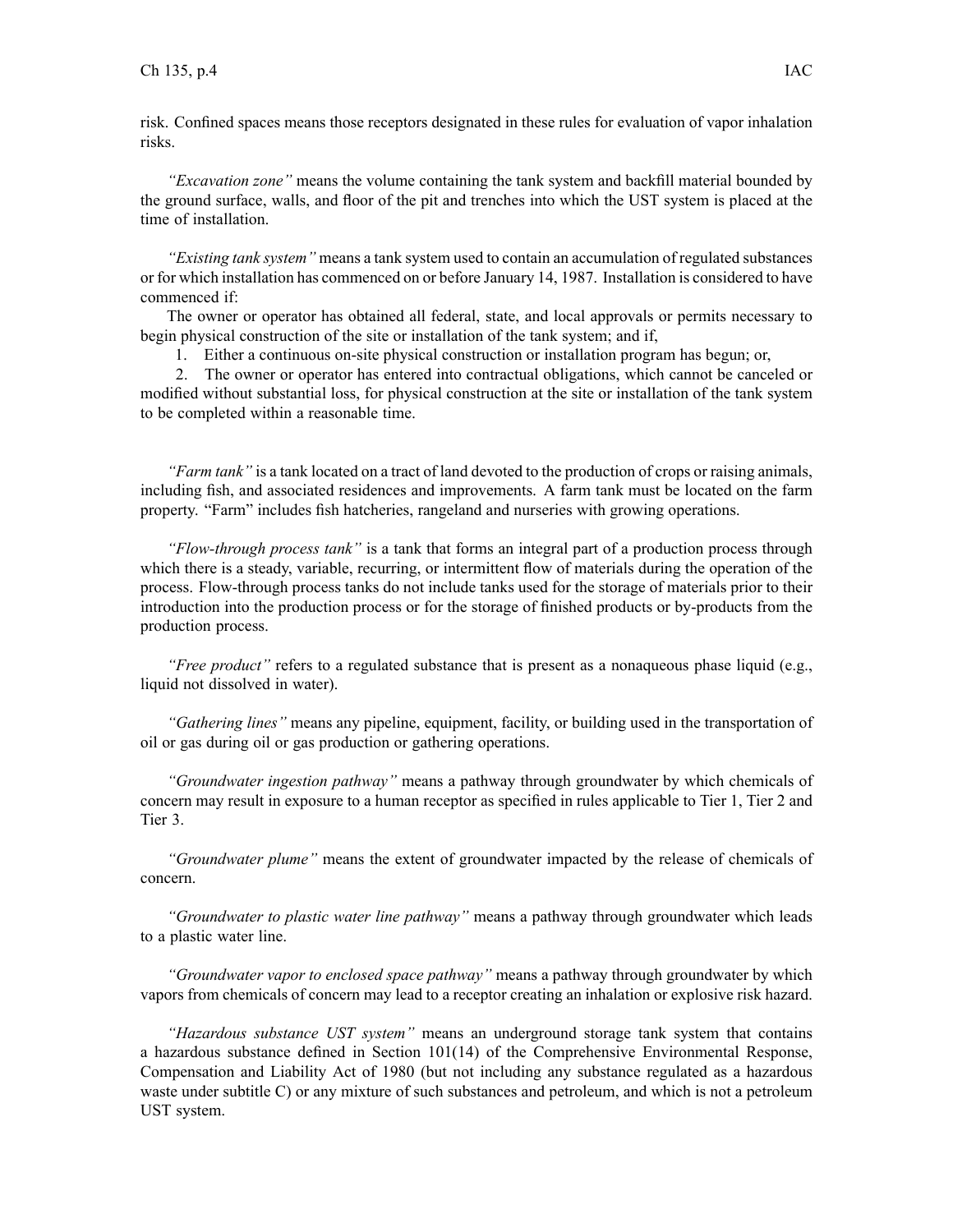*"Hazard quotient"* means the ratio of the level of exposure of <sup>a</sup> chemical of concern over <sup>a</sup> specified time period to <sup>a</sup> reference dose for that chemical of concern derived for <sup>a</sup> similar exposure period. Unless otherwise specified, the hazard quotient designated in these rules is one.

*"Heating oil"* means petroleum that is No. 1, No. 2, No. 4-light, No. 4-heavy, No. 5-light, No. 5-heavy, and No. 6 technical grades of fuel oil; other residual fuel oils (including Navy Special Fuel Oil and Bunker C); and other fuels when used as substitutes for one of these fuel oils. Heating oil is typically used in the operation of heating equipment, boilers, or furnaces.

*"Highly permeable soils"* means for the purpose of UST closures: fractured bedrock, any soils with a hydraulic conductivity rate greater than 0.3 meters per day, or any soil material classified by the Unified Soil Classification System as published by the United States Department of the Interior or ASTM designation as(1) GW - well graded gravel, gravel-sand mixtures, little or no fines, (2) GP - poorly graded gravel, gravel-sand mixtures, little or no fines, (3) SW - well graded sands, gravelly sands, little or no fines, or (4) SP - poorly graded sands, gravelly sands, little or no fines.

*"Hydraulic conductivity"* means the rate of water movement through the soil measured in meters per day (m/d) as determined by the following methods. For <sup>a</sup> saturated soil, the Bouwer-Rice method or its equivalent shall be used. For unsaturated soil, use <sup>a</sup> Guelph permeameter or an equivalent in situ constant-head permeameter in <sup>a</sup> boring finished above the water table. If an in situ method cannot be used for unsaturated soil because of depth, or if the soil is homogeneous and lacks flow-conducting channels, fractures, cavities, etc., laboratory measurement of hydraulic conductivity is acceptable.

If laboratory methods are used, collect undisturbed soil samples using <sup>a</sup> thin-walled tube sampler in accordance with American Society of Testing and Materials (ASTM) Standard D1587. Samples shall be clearly marked, preserved and transported to the laboratory. The laboratory shall measure hydraulic conductivity using <sup>a</sup> constant-head permeameter in accordance with ASTM Standard D2434 or <sup>a</sup> falling-head permeameter in accordance with accepted methodology.

*"Hydraulic lift tank"* means <sup>a</sup> tank holding hydraulic fluid for <sup>a</sup> closed-loop mechanical system that uses compressed air or hydraulic fluid to operate lifts, elevators, and other similar devices.

*"Institutional controls"* means the restriction on use or access (for example, fences, deed restrictions, restrictive zoning) to <sup>a</sup> site or facility to eliminate or minimize potential exposure to <sup>a</sup> chemical(s) of concern. Institutional controls include any of the following:

1. A law of the United States or the state;

2. A regulation issued pursuan<sup>t</sup> to federal or state laws;

3. An ordinance or regulation of <sup>a</sup> political subdivision in which real estate subject to the institutional control is located;

4. A restriction on the use of or activities occurring at real estate which are embodied in <sup>a</sup> covenant running with the land which:

• Contains a legal description of the real estate in a manner which satisfies Iowa Code section 558.1 et seq.;

- Is properly executed, in <sup>a</sup> manner which satisfies Iowa Code section 558.1 et seq.;
	- ●Is recorded in the appropriate office of the county in which the real estate is located;
	- ●Adequately and accurately describes the institutional control; and

● Is in the form of <sup>a</sup> covenant as set out in Appendix C or in such <sup>a</sup> manner reasonably acceptable to the department.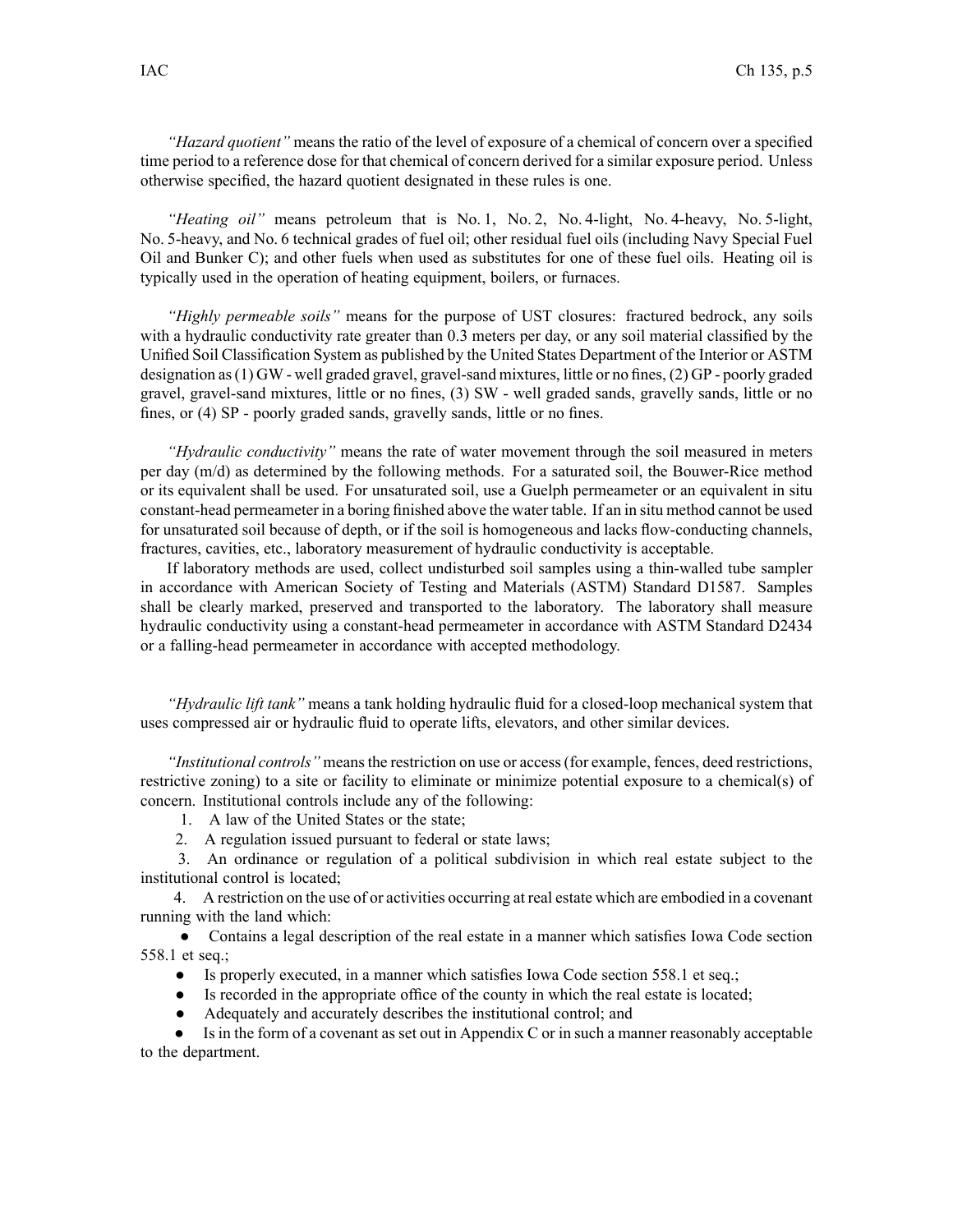5. Any other institutional control the owner or operator can reasonably demonstrate to the department which will reduce the risk from <sup>a</sup> release throughout the period necessary to ensure that no applicable target risk is likely to be exceeded.

*"Liquid trap"* means sumps, well cellars, and other traps used in association with oil and gas production, gathering, and extraction operations (including gas production plants), for the purpose of collecting oil, water, and other liquids. These liquid traps may temporarily collect liquids for subsequent disposition or reinjection into <sup>a</sup> production or pipeline stream, or may collect and separate liquids from <sup>a</sup> gas stream.

*"Maintenance"* means the normal operational upkeep to prevent an underground storage tank system from releasing product.

*"MCLs"* means the drinking water primary maximum contaminant levels set out in 567—41.3(455B).

*"Memorandum of agreement"* means <sup>a</sup> written agreemen<sup>t</sup> between the department and the owner or operator which specifies the corrective action that will be undertaken by the owner or operator in order to comply with requirements in this chapter and the terms for implementation of the plan. The plan may include but is not limited to provisions for additional site assessment, site monitoring, Tier 2 revisions, Tier 3 assessment, excavation, and other soil and groundwater remedial action.

*"Motor fuel"* means petroleum or <sup>a</sup> petroleum-based substance that is motor gasoline, aviation gasoline, No. 1 or No. 2 diesel fuel, or any grade of gasohol, and is typically used in the operation of <sup>a</sup> motor engine.

*"New tank system"* means <sup>a</sup> tank system that will be used to contain an accumulation of regulated substances and for which installation has commenced after January 14, 1987. (See also "Existing Tank System.")

*"Noncarcinogenic risk"* means the potential for adverse systemic or toxic effects caused by exposure to noncarcinogenic chemicals of concern, expressed as the hazard quotient.

*"Noncommercial purposes"* with respec<sup>t</sup> to motor fuel means not for resale.

*"Non-drinking water well"* means any groundwater well (except an extraction well used as par<sup>t</sup> of <sup>a</sup> remediation system) not defined as <sup>a</sup> drinking water well including <sup>a</sup> groundwater well which is not properly plugged in accordance with department rules in 567—Chapters 39 and 49.

*"Nonresidential area"* means land which is not currently used as <sup>a</sup> residential area and which is zoned for nonresidential uses.

*"On the premises where stored"* with respec<sup>t</sup> to heating oil means UST systems located on the same property where the stored heating oil is used.

*"Operational life"* refers to the period beginning when installation of the tank system has commenced until the time the tank system is properly closed under rule 135.15(455B).

*"Operator"* means any person in control of, or having responsibility for, the daily operation of the UST system.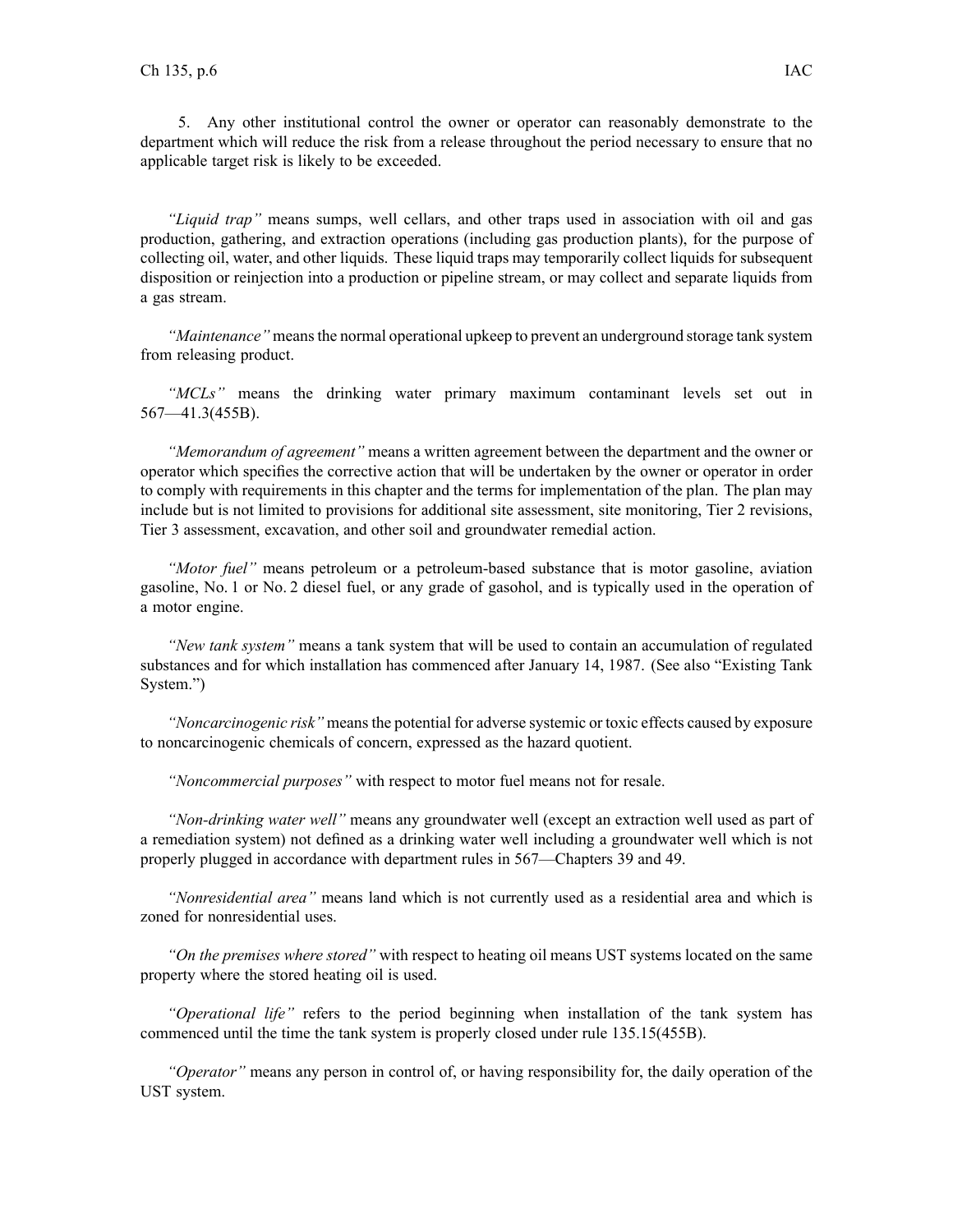*"Overfill release"* is <sup>a</sup> release that occurs when <sup>a</sup> tank is filled beyond its capacity, resulting in <sup>a</sup> discharge of the regulated substance to the environment.

## *"Owner"* means:

1. In the case of <sup>a</sup> UST system in use on July 1, 1985, or brought into use after that date, any person who owns <sup>a</sup> UST system used for storage, use, or dispensing of regulated substances; and

2. In the case of any UST system in use before July 1, 1985, but no longer in use on that date, any person who owned such UST immediately before the discontinuation of its use.

*"Owner"* does not include <sup>a</sup> person, who, without participating in the managemen<sup>t</sup> or operation of the underground storage tank or the tank site, holdsindicia of ownership primarily to protect that person's security interest in the underground storage tank or the tank site property, prior to obtaining ownership or control through debt enforcement, debt settlement, or otherwise.

*"Pathway"* means <sup>a</sup> transport mechanism by which chemicals of concern may reach <sup>a</sup> receptor(s) or the location(s) of <sup>a</sup> potential receptor.

*"Permanent closure"* means removing all regulated substances from the tank system, assessing the site for contamination, and permanently removing tank and piping from the ground or filling the tank in place with <sup>a</sup> solid inert material and plugging all piping. Permanent closure also includes partial closure of <sup>a</sup> tank system such as removal or replacement of tanks or piping only.

*"Person"* means an individual, trust, firm, joint stock company, federal agency, corporation, state, municipality, commission, political subdivision of <sup>a</sup> state, or any interstate body. "Person" also includes <sup>a</sup> consortium, <sup>a</sup> joint venture, <sup>a</sup> commercial entity, and the United States government.

*"Person who conveys or deposits <sup>a</sup> regulated substance"* means <sup>a</sup> person who sells or supplies the owner or operator with the regulated substance and the person who transports or actually deposits the regulated substance in the underground tank.

*"Petroleum UST system"* means an underground storage tank system that contains petroleum or <sup>a</sup> mixture of petroleum with de minimus quantities of other regulated substances. Such systems include those containing motor fuels, jet fuels, distillate fuel oils, residual fuel oils, lubricants, petroleum solvents, and used oils.

*"Pipe"* or *"piping"* means <sup>a</sup> hollow cylinder or tubular conduit that is constructed of nonearthen materials and that routinely contains and conveys regulated substances from the underground tank(s) to the dispenser(s) or other end-use equipment. Such piping includes any elbows, couplings, unions, valves, or other in-line fixtures that contain and convey regulated substances from the underground tank(s) to the dispenser(s). This definition does not include vent, vapor recovery, or fill lines.

*"Pipeline facilities (including gathering lines)"* are new and existing pipe rights-of-way and any associated equipment, facilities, or buildings.

*"Point of compliance"* means the location(s) at the source(s) of contamination or at the location(s) between the source(s) and the point(s) of exposure where concentrations of chemicals of concern must meet applicable risk-based screening levels at Tier 1 or other target level(s) at Tier 2 or Tier 3.

*"Point of exposure"* means the location(s) at which an actual or potential receptor may be exposed to chemicals of concern via <sup>a</sup> pathway.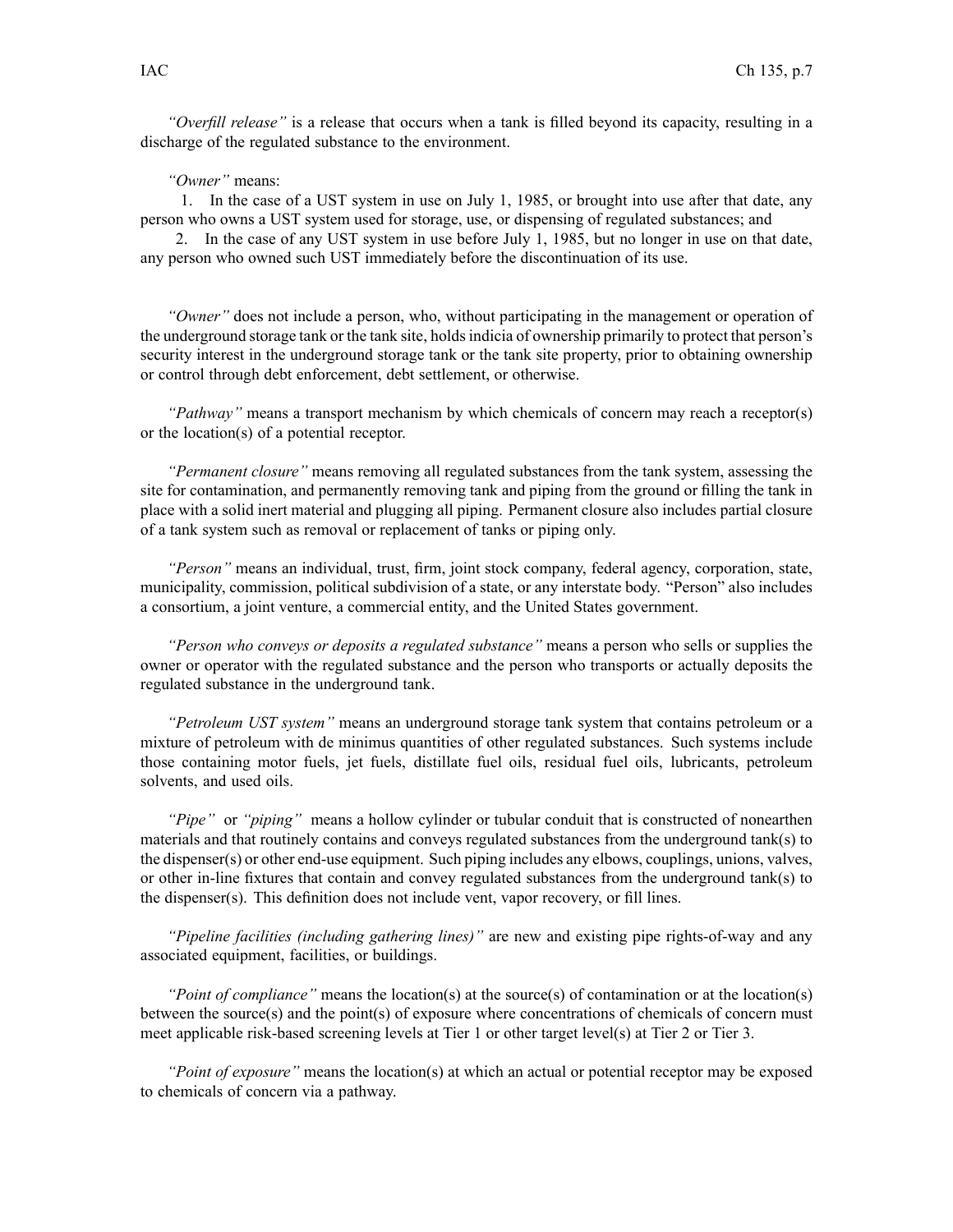*"Potential receptor"* means <sup>a</sup> receptor not in existence at the time <sup>a</sup> Tier 1, Tier 2 or Tier 3 site assessment is prepared, but which could reasonably be expected to exist within 20 years of the preparation of the Tier 1, Tier 2 or Tier 3 site assessment or as otherwise specified in these rules.

*"Preferential pathway"* means conditions which act as <sup>a</sup> pathway permitting contamination to migrate through soils and to groundwater at <sup>a</sup> faster rate than would be expected through naturally occurring undisturbed soils or unfractured bedrock including but not limited to wells, cisterns, tile lines, drainage systems, utility lines and envelopes, and conduits.

*"Protected groundwater source"* means <sup>a</sup> saturated bed, formation, or group of formations which has a hydraulic conductivity of at least 0.44 meters per day (m/d) and a total dissolved solids of less than 2,500 milligrams per liter (mg/l) or <sup>a</sup> bedrock aquifer with total dissolved solids of less than 2,500 milligrams per liter (mg/l) if bedrock is encountered before groundwater.

*"Public water supply well"* means <sup>a</sup> well connected to <sup>a</sup> system for the provision to the public of piped water for human consumption, ifsuch system has at least 15 service connections or regularly serves an average of at least 25 individuals daily at least 60 days out of the year.

*"Receptor"* means enclosed spaces, conduits, protected groundwater sources, drinking and non-drinking water wells, surface water bodies, and public water systems which when impacted by chemicals of concern may result in exposure to humans and aquatic life, explosive conditions or other adverse effects on health, safety and the environment as specified in these rules.

*"Reference dose"* means a designated toxicity value established in these rules for evaluating potential noncarcinogenic effects in humans resulting from exposure to <sup>a</sup> chemical(s) of concern. Reference doses are designated in Appendix A.

*"Regulated substance"* means an element, compound, mixture, solution or substance which, when released into the environment, may presen<sup>t</sup> substantial danger to the public health or welfare or the environment. Regulated substance includes:

1. Substances designated in Table 302.4 of 40 CFR Part 302 (September 13, 1988),

2. Substances which exhibit the characteristics identified in 40 CFR 261.20 through 261.24 (May 10, 1984) and which are not excluded from regulation as <sup>a</sup> hazardous waste under 40 CFR 261.4(b) (May 10, 1984),

3. Any substance defined in Section 101(14) of the Comprehensive Environmental Response, Compensation and Liability Act (CERCLA) of 1980 (but not including any substance regulated as <sup>a</sup> hazardous waste under subtitle C), and

4. Petroleum, including crude oil or any fraction thereof that is liquid at standard conditions of temperature and pressure (60 degrees Fahrenheit and 14.7 pounds per square inch absolute). The term "regulated substance" includes but is not limited to petroleum and petroleum-based substances comprised of <sup>a</sup> complex blend of hydrocarbons derived from crude oil through processes of separation, conversion, upgrading, and finishing, such as motor fuels, jet fuels, distillate fuel oils, residual fuel oils, lubricants, petroleum solvents, and used oils.

*"Release"* means any spilling, leaking, emitting, discharging, escaping, leaching or disposing of <sup>a</sup> regulated substance, including petroleum, from <sup>a</sup> UST into groundwater, surface water or subsurface soils.

*"Release detection"* means determining whether <sup>a</sup> release of <sup>a</sup> regulated substance has occurred from the UST system into the environment or into the interstitial space between the UST system and its secondary barrier or secondary containment around it.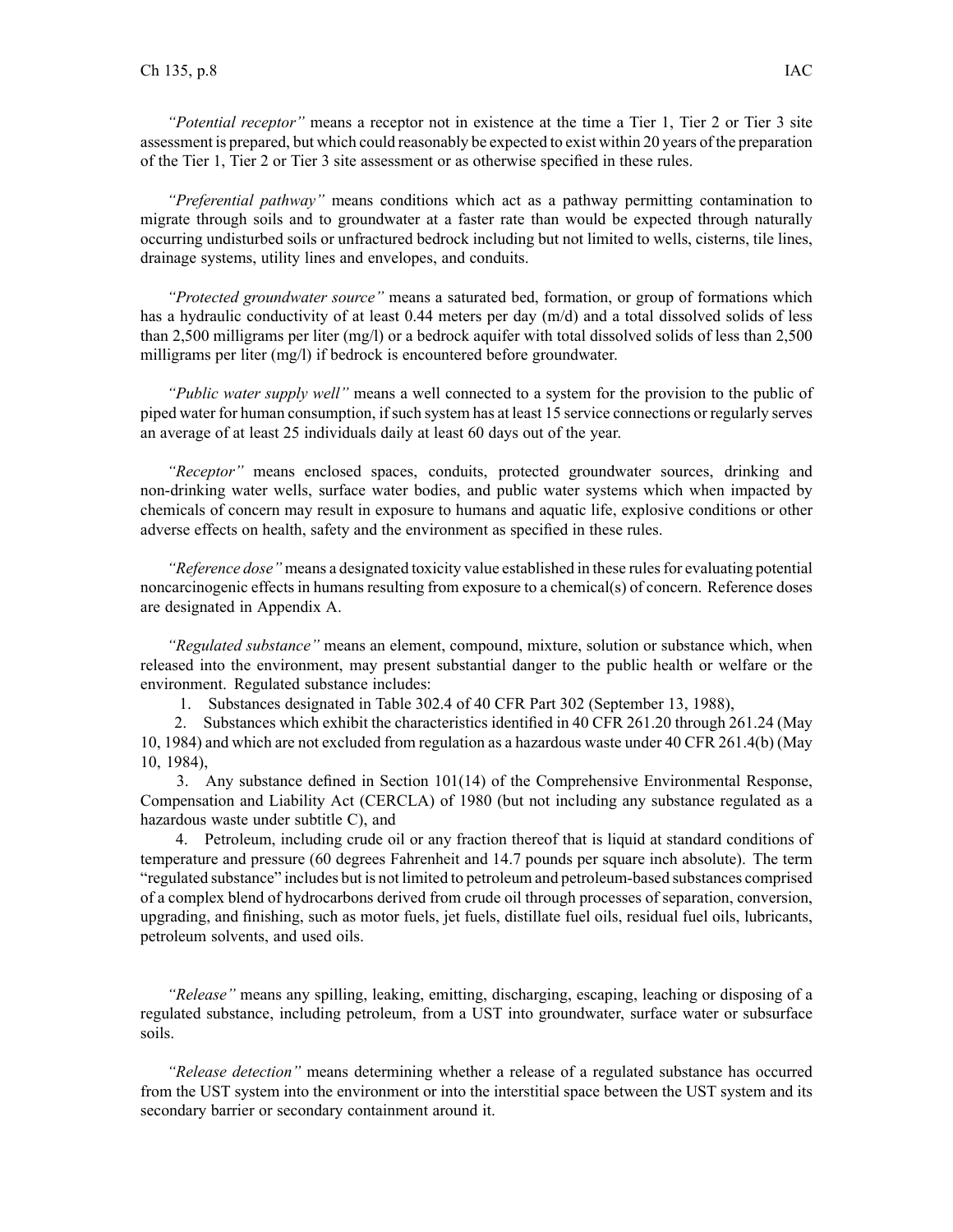*"Repair"* means to restore <sup>a</sup> tank or UST system componen<sup>t</sup> that has caused <sup>a</sup> release of product from the UST system.

*"Replace"* or *"replacement"* means the installation of <sup>a</sup> new underground tank system or component, including dispensers, in substantially the same location as an existing tank system or componen<sup>t</sup> in lieu of that tank system or component.

*"Residential area"* means land used as <sup>a</sup> permanen<sup>t</sup> residence or domicile, such as <sup>a</sup> house, apartment, nursing home, school, child care facility or prison, land zoned for such uses, or land where no zoning is in place.

*"Residential tank"* is <sup>a</sup> tank located on property used primarily for dwelling purposes.

*"Risk-based screening level (RBSL)"* means the risk-based concentration level for chemicals of concern developed for <sup>a</sup> Tier 1 analysis to be met at the point(s) of compliance and incorporated in the Tier 1 Look-up Table in Appendix A.

*"SARA"* means the federal Superfund Amendments and Reauthorization Act of 1986.

*"Secondary containment tank"* or *"secondary containment piping"* means <sup>a</sup> tank or piping which is designed with an inner primary shell and <sup>a</sup> liquid-tight outer secondary shell or jacket which extends around the entire inner shell, and which is designed to contain any leak through the primary shell from any par<sup>t</sup> of the tank or piping that routinely contains product, and which also allows for monitoring of the interstitial space between the shells and the detection of any leak.

*"Septic tank"* is <sup>a</sup> watertight covered receptacle designed to receive or process, through liquid separation or biological digestion, the sewage discharged from <sup>a</sup> building sewer. The effluent from such receptacle is distributed for disposal through the soil and settled solids and scum from the tank are pumped out periodically and hauled to <sup>a</sup> treatment facility.

*"Site assessment investigation"* means an investigation conducted by <sup>a</sup> registered groundwater professional to determine relevant site historical data, the types, amounts, and sources of petroleum contaminants present, hydrogeological characteristics of the site, full vertical and horizontal extent of the contamination in soils and groundwater, direction and rate of flow of the contamination, ranges of concentration of the contaminants by analysis of soils and groundwater, the vertical and horizontal extent of the contamination exceeding department standards, and the actual or potential threat to public health and safety and the environment.

*"Site cleanup report"* means the repor<sup>t</sup> required to be submitted by these rules and in accordance with department guidance which may include the results of Tier 2 or Tier 3 assessment and analysis.

*"Site-specific target level (SSTL)"* means the risk-based target level(s) for chemicals of concern developed as the result of <sup>a</sup> Tier 2 or Tier 3 assessment which must be achieved at applicable point(s) of compliance at the source to meet the target level(s) at the point(s) of exposure.

*"Soil leaching to groundwater pathway"* means <sup>a</sup> pathway through soil by which chemicals of concern may leach to groundwater and through <sup>a</sup> groundwater transport pathway impact an actual or potential receptor.

*"Soil plume"* means the vertical and horizontal extent of soil impacted by the release of chemicals of concern.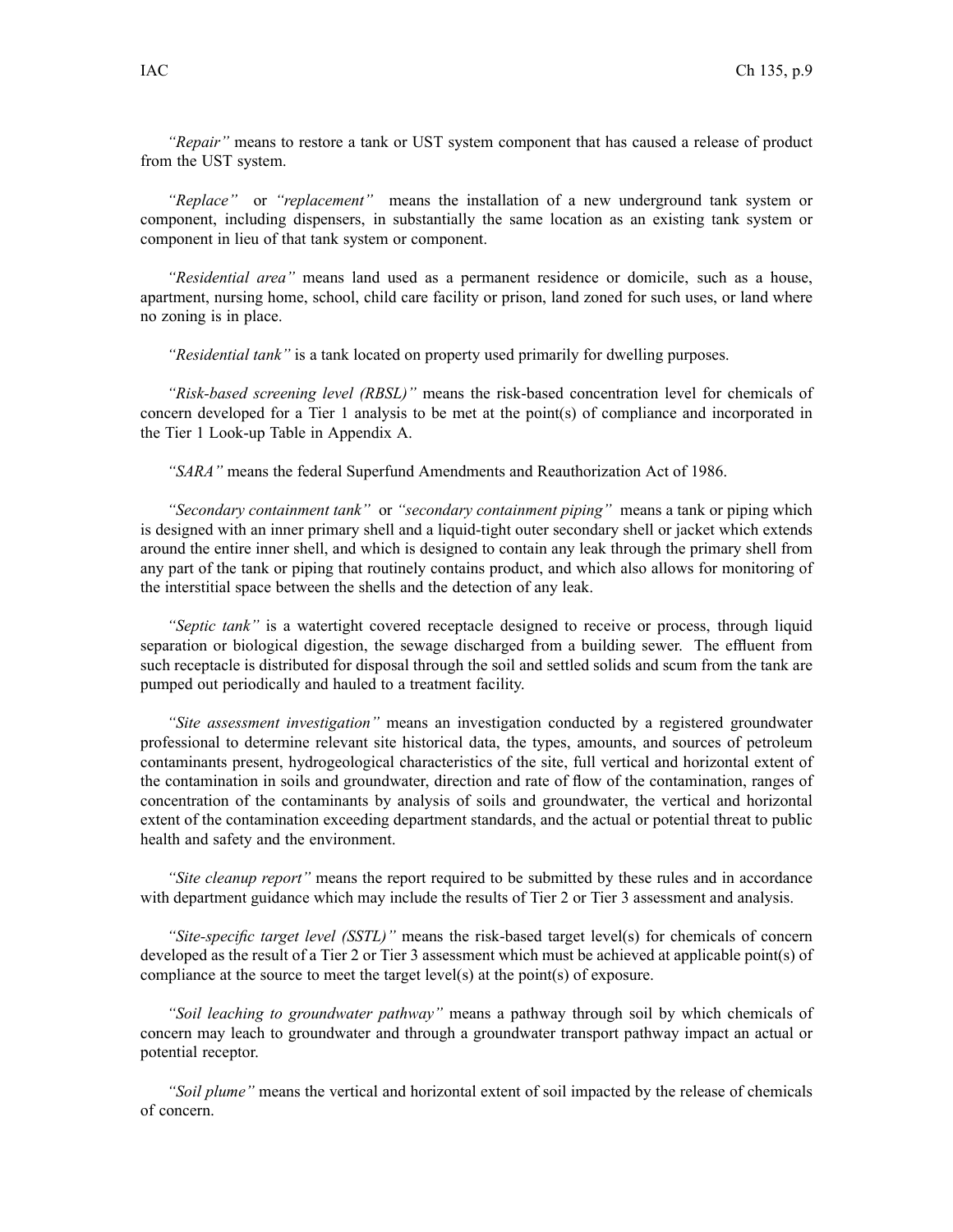*"Soil to plastic water line pathway"* means <sup>a</sup> pathway which leads from soil to <sup>a</sup> plastic water line.

*"Soil vapor to enclosed space pathway"* means <sup>a</sup> pathway through soil by which vapors from chemicals of concern may lead to <sup>a</sup> receptor creating an inhalation or explosive risk hazard.

*"Storm water or wastewater collection system"* means piping, pumps, conduits, and any other equipment necessary to collect and transport the flow of surface water run-off resulting from precipitation, or domestic, commercial, or industrial wastewater to and from retention areas or any areas where treatment is designated to occur. The collection of storm water and wastewater does not include treatment excep<sup>t</sup> where incidental to conveyance.

*"Surface impoundment"* is <sup>a</sup> natural topographic depression, constructed excavation, or diked area formed primarily of earthen materials (although it may be lined with manufactured materials) that is not an injection well.

*"Surface water body"* means general use segments as provided in 567—paragraph 61.3(1)*"a"* and designated use segments of water bodies as provided in 567—paragraph 61.3(1)*"b"* and 567—subrule 61.3(5).

*"Surface water criteria"* means, for chemicals of concern, the Criteria for Chemical Constituents in Table 1 of rule 567—61.3(455B), excep<sup>t</sup> that "1,000 ug/L" will be substituted for the chronic levels for toluene for Class B designated use segments.

*"Surface water pathway"* means <sup>a</sup> pathway which leads to <sup>a</sup> surface water body.

*"Tank"* is <sup>a</sup> stationary device designed to contain an accumulation of regulated substances and constructed of nonearthen materials (e.g., concrete, steel, plastic) that provide structural support.

*"Target level"* means the allowable concentrations of chemicals of concern established to achieve an applicable target risk which must be met at the point(s) of compliance as specified in these rules.

*"Target risk"* refers to an applicable carcinogenic and noncarcinogenic risk factor designated in these rules and used in determining target levels (for carcinogenic risk assessment, target risk is <sup>a</sup> separate factor, different from exposure factors, both of which are used in determining target levels).

*"Technological controls"* means <sup>a</sup> physical action which does not involve source removal or reduction, but severs or reduces exposure to <sup>a</sup> receptor, such as caps, containment, carbon filters, point of use water treatment, etc.

*"Tier 1 level"* means the groundwater and soil levels in the Tier 1 Look-up Table set out in rule 135.9(455B) and Appendix A.

*"Tier 1 site assessment"* means the evaluation of limited site-specific data compared to the Tier 1 levels established in these rules for the purpose of determining which pathways do not require assessment and evaluation at Tier 2 and which sites warrant <sup>a</sup> no further action required classification without further assessment and evaluation.

*"Tier 2 site assessment"* means the process of assessing risk to actual and potential receptors by using site-specific field data and designated Tier 2 exposure and fate and transport models to determine the applicable target level(s).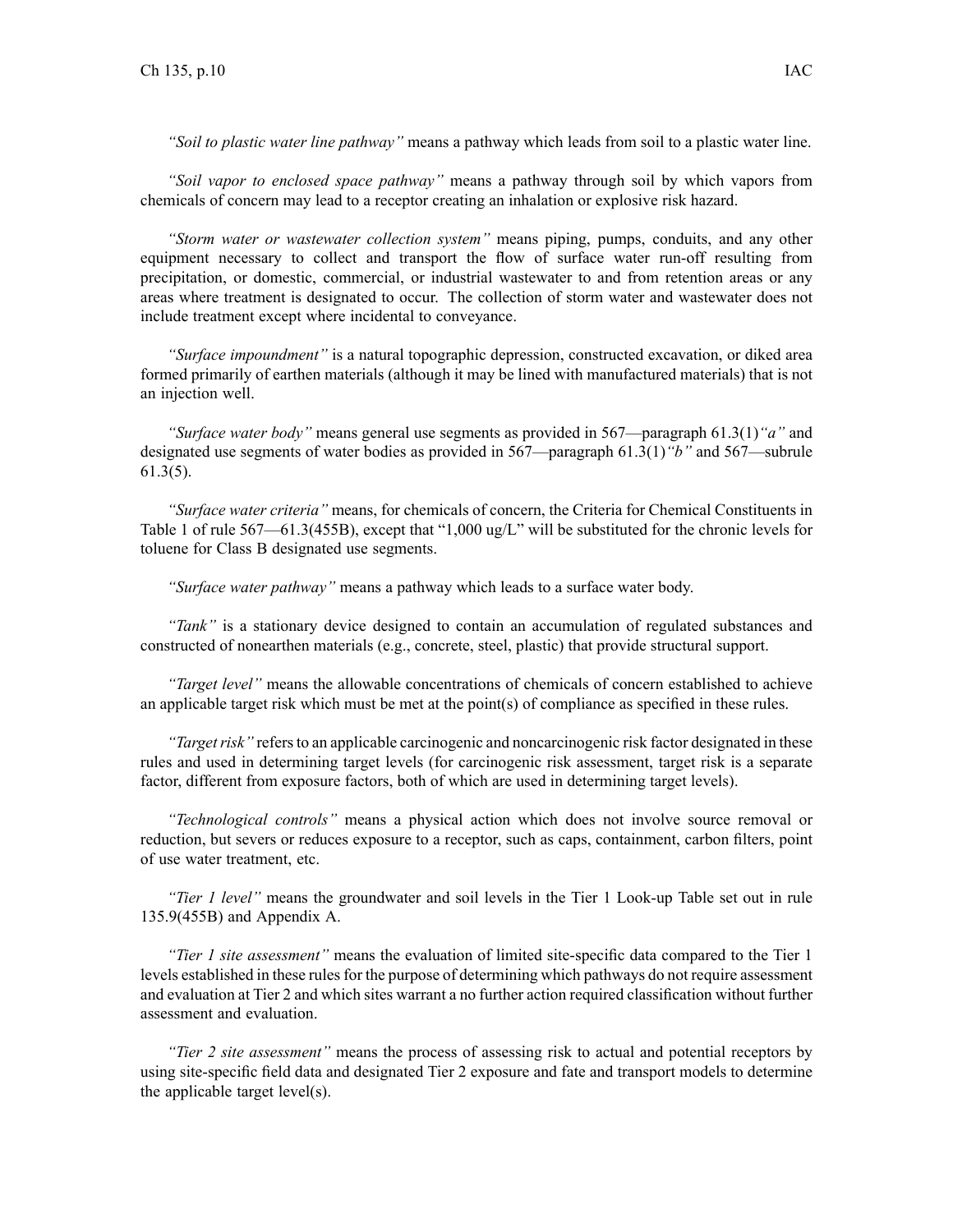*"Tier 3 site assessment"* means <sup>a</sup> site-specific risk assessment utilizing more sophisticated data or analytic techniques than <sup>a</sup> Tier 2 site assessment.

*"Under-dispenser containment (UDC)"* means containment underneath <sup>a</sup> dispenser that will preven<sup>t</sup> leaks from the dispenser from reaching soil or groundwater. Such containment must:

- Be intact and liquid-tight on its sides and bottom and at any penetrations;
- $\bullet$ Be compatible with the substance conveyed by the piping; and

 $\bullet$  Allow for visual inspection and monitoring and access to the components in the containment system.

*"Underground area"* means an underground room, such as <sup>a</sup> basement, cellar, shaft or vault, providing enough space for physical inspection of the exterior of the tank situated on or above the surface of the floor.

*"Underground release"* means any below-ground release.

*"Underground storage tank"* or *"UST"* means any one or combination of tanks (including underground pipes connected thereto) that is used to contain an accumulation of regulated substances, and the volume of which (including the volume of underground pipes connected thereto) is 10 percen<sup>t</sup> or more beneath the surface of the ground. This term does not include any:

*<sup>a</sup>*. Farm or residential tank of 1100 gallons or less capacity used for storing motor fuel for noncommercial purposes. Iowa Code section 455B.471 requires those tanks existing prior to July 1, 1987, to be registered. Tanks installed on or after July 1, 1987, must comply with all 567—Chapter 135 rules;

*b*. Tank used for storing heating oil for consumptive use on the premises where stored;

*<sup>c</sup>*. Septic tank;

*d*. Pipeline facility (including gathering lines) regulated under:

(1) The Natural Gas Pipeline Safety Act of 1968 (49 U.S.C. App. 1671, et seq.), or

(2) The Hazardous Liquid Pipeline Safety Act of 1979 (49 U.S.C. App. 2001, et seq.), or

(3) Which is an intrastate pipeline facility regulated under state laws comparable to the provisions of the law referred to in *"d"*(1) or *"d"*(2) of this definition;

*<sup>e</sup>*. Surface impoundment, pit, pond, or lagoon;

*f*. Storm-water or wastewater collection system;

*g*. Flow-through process tank;

*h*. Liquid trap or associated gathering lines directly related to oil or gas production and gathering operations; or

*i*. Storage tank situated in an underground area (such as a basement, cellar, mineworking, drift, shaft, or tunnel) if the storage tank is situated upon or above the surface of the floor.

The term "underground storage tank" or "UST" does not include any pipes connected to any tank which is described in paragraphs *"a"* through *"j"* of this definition.

*"Underground utility vault"* means any constructed space accessible for inspection and maintenance associated with subsurface utilities.

*"Unreasonable risk to public health and safety or the environment"* means the Tier 1 levels for <sup>a</sup> Tier 1 site assessment, the applicable target level for <sup>a</sup> Tier 2 site assessment, and the applicable target level for <sup>a</sup> Tier 3 site assessment.